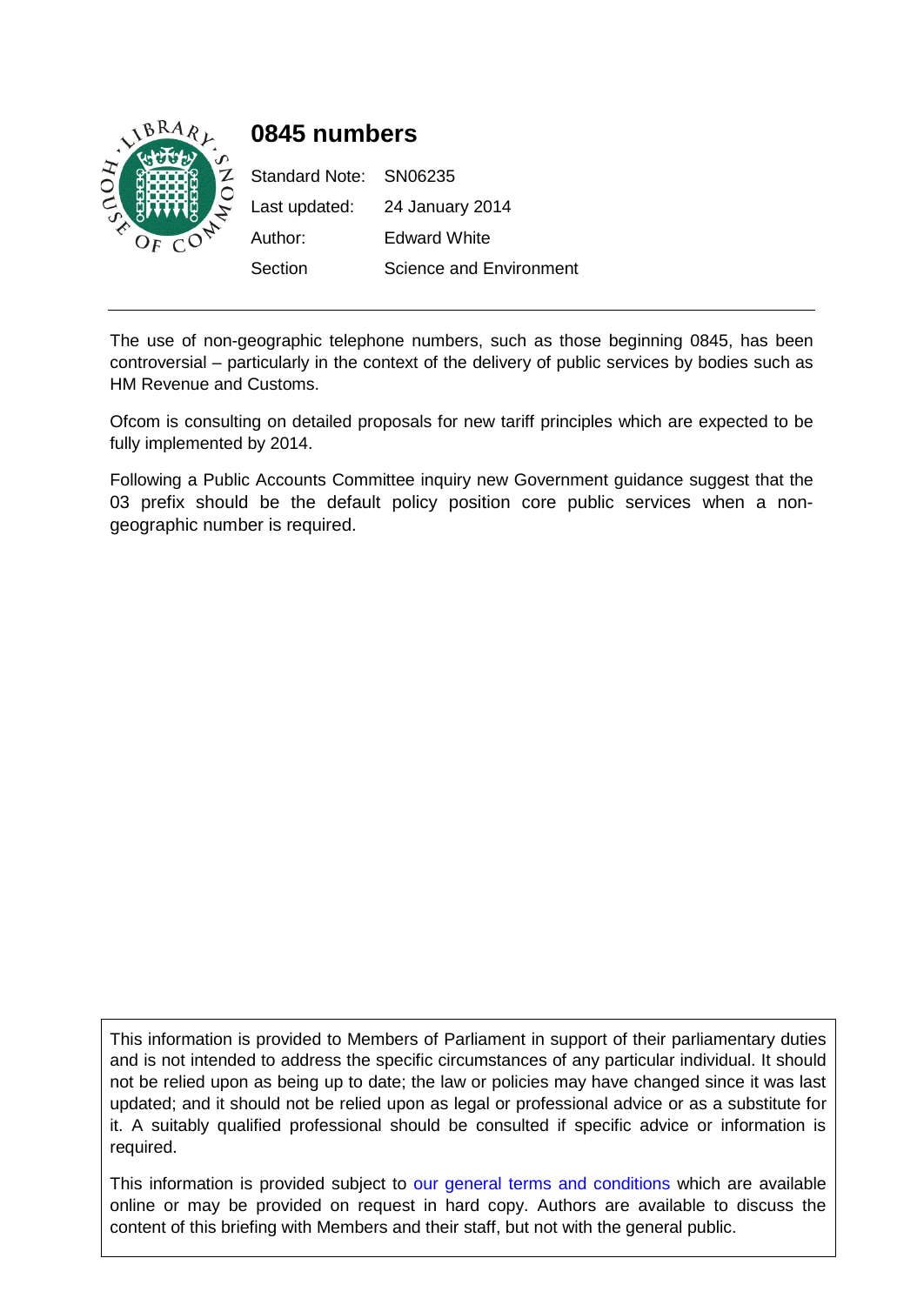### **Contents**

| <b>HMRC</b>               | $\overline{2}$   |
|---------------------------|------------------|
| <b>DWP</b>                | 3                |
| <b>Ofcom Consultation</b> | $\boldsymbol{4}$ |
| Legislative background    | 5                |
|                           |                  |

The use of non-geographic telephone numbers, such as those beginning 0845, has been controversial – particularly in the context of the delivery of public services by bodies such as HM Revenue and Customs (HMRC) and Department for Work and Pensions (DWP).

Non-geographic are those beginning with 03, 05, 070/076, 080, 0845, 0870, 083/4, 0871, 09, 116 and 118 numbers. People use these numbers to call businesses and Government agencies, to get information, make payments for services and vote on TV shows.

0845 numbers have been designated as "Special Services basic rate" and are used to access a wide range services. They can be used to provide a share of the revenue between the service provider and the network operators over which calls are made. They are different to freephone (0800) numbers and premium rate (09) numbers. but can be more expensive to call than 03 and local rate calls

### <span id="page-1-0"></span>**1 HMRC**

A concise summary of the current situation was given in a written answer on 14 December 2011:

**Steve Brine:** To ask the Chancellor of the Exchequer pursuant to the answer to the hon. Member for Shipley of 6 July 2010, *Official Report*, column 513W, on Revenue and Customs: telephone numbers, what the terms of reference are of his Department's review of its telephone numbering strategy; and if he will make a statement. [86195]

**Mr Gauke:** HMRC initiated an internal and informal review of it's numbering strategy for customer facing helplines in January 2010 with the twin objectives of:

reducing the cost to vulnerable customers of calling HMRC, where that can be delivered at an appropriate balance with HMRC costs and business performance;

improving the sustainability of its Contact Centre business, by anticipating and mitigating future business costs associated with its numbering strategy.

The Government subsequently accepted the recommendations of the Treasury Sub-Committee in their 16th report "Administration and effectiveness of HM revenue and Customs" (HC731) published on 30 July 2011 that HMRC investigate alternatives to 0845 numbers, including 0345 and freephone numbers, as part of the process of agreeing its next telephony [contract] (due in June 2013) and that as an that as an interim measure the Department should examine whether a non-0845 number could be provided for tax credit claimants.

The full text of the Government response was published by the Committee on 26 October 2011 (HC1533) and is available at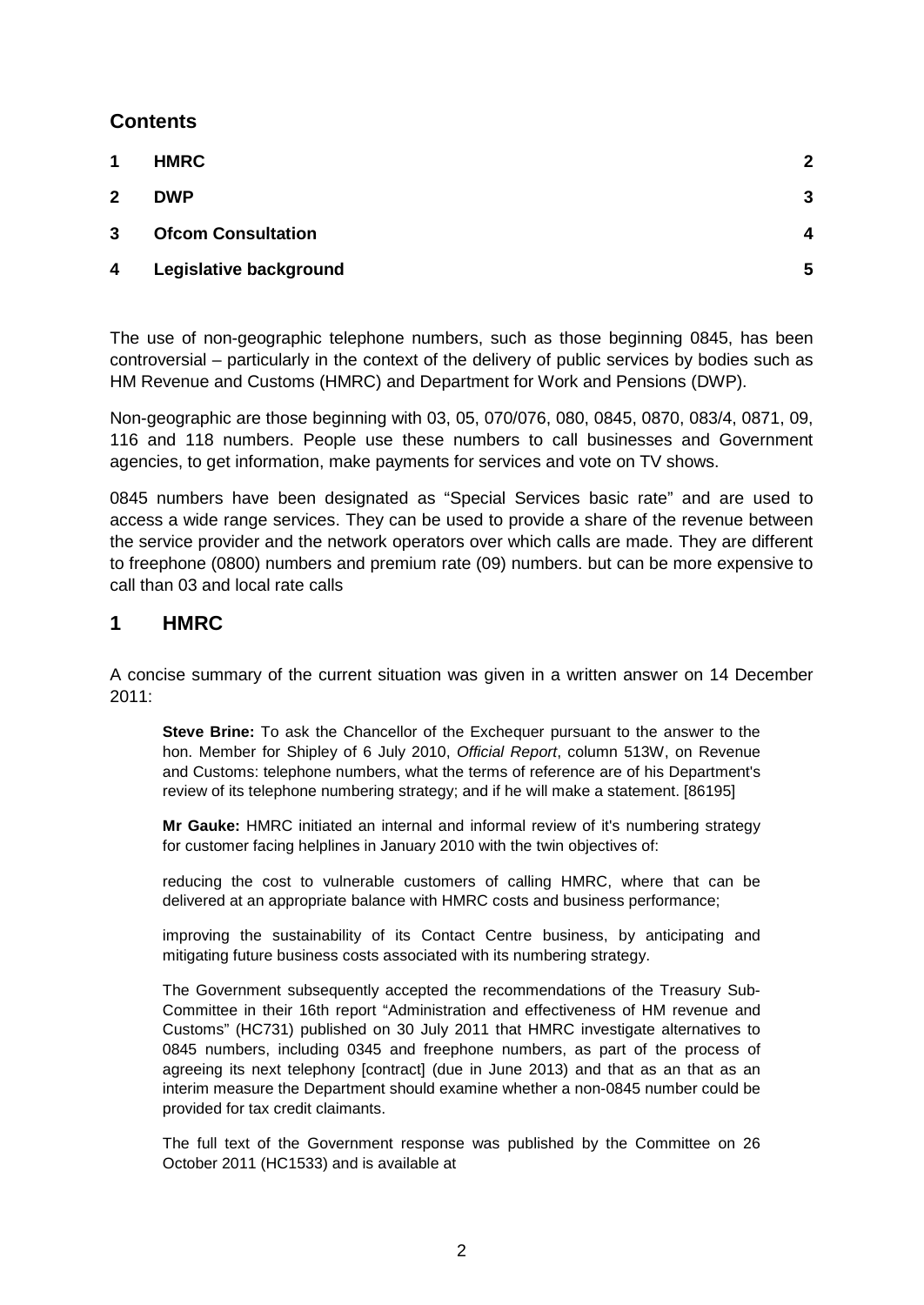[http://www.publications.parliament.uk/pa/cm201012/cmselect/cmtreasy/1533/153303.h](http://www.publications.parliament.uk/pa/cm201012/cmselect/cmtreasy/1533/153303.htm) [tm](http://www.publications.parliament.uk/pa/cm201012/cmselect/cmtreasy/1533/153303.htm)

Additionally and further to my answer to the hon. Member for Slough (Fiona Mactaggart) of 19 October 2011, *Official Report*, column 967W, I can now confirm that HMRC introduced a new 0345 prefixed number for its tax credit helpline on 8 December 20[1](#page-2-1)2.<sup>1</sup>

An earlier written answer had provided an indication of the Government's broad approach:

Public Bodies: Telephone Services

Alun Cairns: To ask the Minister for the Cabinet Office if he will take steps to prevent public bodies using 0870 and 0845 numbers; and if he will make a statement. [25697]

Mr Maude: Decisions regarding the most appropriate choice of number for public sector organisations lie with these organisations. In May 2009 the Cabinet Office Contact Council published a guide to number ranges for public sector organisations and updated this guide in February 2010. This guide includes a recommendation that Government Departments should consider the cost of accessing the service to make sure that citizens on low income can afford to make contact. $2$ 

### <span id="page-2-0"></span>**2 DWP**

On 12 November 2012 an adjournment debate was held on DWP's use of non-geographic numbers. At the beginning of the debate John Healey said that 'the Department for Work and Pensions has 148 separate phone lines all using 0845 numbers that can cost up to 10p per minute from a landline and 41p per minute from mobile phones': and that 'people are routinely placed on hold for half an hour when calling the local job centre, or they are charged £40 in a single month for the cost of calls to Departments.<sup>[3](#page-2-3)</sup>

In rounding up the debate the Minster, Mark Hoban, made the following points:<sup>[4](#page-2-4)</sup>

- About 75% of calls to the DWP originate from landlines. If calls to 0845 numbers fall within the terms of a customer's call plan, they are free. BT, the largest landline provider, charges 7.95p a minute, plus a 13.1p connection fee, where the call is made outside the inclusive plan. Other major landline providers charge between 6.63p and 10.22p a minute—also with connection charges—while the charge varies for calls from mobiles.
- Organisations hosting 0845 numbers receive revenue from the calls rather than the Department.
- Between April and October 2012 the average duration of calls by working-age customers to our free 0800 numbers was 25 minutes and 28 seconds, while the average duration of calls to our 0845 numbers was seven minutes and 42 seconds.
- Replacing 0845 numbers with a free service would cost in excess of £12 million, because of changes to contracts and significant migration costs, including changes to branding and marketing.

<span id="page-2-1"></span> $^{1}$  HC Deb 14 Dec ember 2011 c793W

<span id="page-2-2"></span> $^{2}$  HC Deb 20 December 2010 c1059W

<sup>3</sup> HC Deb, 21 November 2012, c681

<span id="page-2-4"></span><span id="page-2-3"></span><sup>4</sup> HC Deb, 21 November 2012, c685-7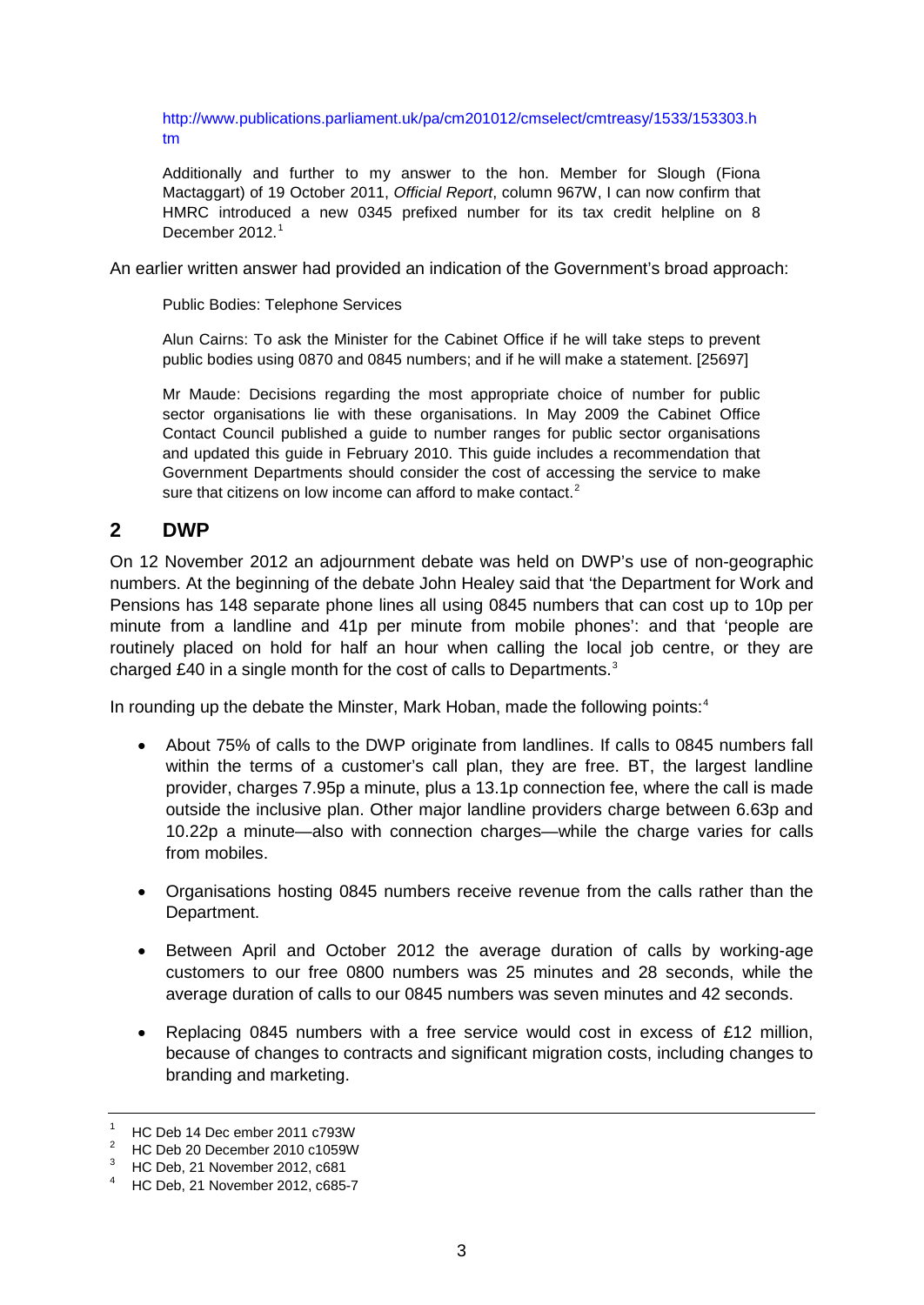## <span id="page-3-0"></span>**3 Ofcom Consultation**

On 16 December 2010 Ofcom published a consultation, *[Simplifying Non-Geographic](http://stakeholders.ofcom.org.uk/consultations/simplifying-non-geo-numbers/)  [Numbers](http://stakeholders.ofcom.org.uk/consultations/simplifying-non-geo-numbers/)*. This closed on 31 March 2011. Following on from this, Ofcom has published a further consultation on detailed proposals. This latter [public consultation](http://stakeholders.ofcom.org.uk/consultations/simplifying-non-geographic-no/) closes on 27 June 2012. The consultation document comments:

8.39 We do not consider that a situation where the prices for 08X, 09 and 118 calls are higher than the price of other calls is necessarily an inefficient outcome. However, the fact that consumers' awareness of the price of these calls is so poor, coupled with the vertical and horizontal externalities, means that we do not believe that current price levels truly reflect consumers' preferences.

[...]

8.52 We therefore remain of the view that there is significant evidence of consumer detriment in relation to the 08X, 09 and 118 number ranges which warrants our intervention. Accordingly, we need to consider our regulatory approach in protecting consumers from the market failures and adverse effects we have identified.

Among Ofcom's proposals are the following:

Under the new proposals, the call cost will be unbundled' so that consumers will know exactly how much is paid to their phone provider and how much is passed on to other companies. The cost would therefore be made up of two parts:

- an Access Charge a set price, in pence per minute, which goes to the phone company connecting the call (this will be set out in the consumer's tariff package); and
- a Service Charge the price, in pence per minute, paid to the terminating provider and the company providing the service.

This will allow service providers to be clear and unambiguous about how much the call to them costs and will encourage competition between phone companies in the cost of connecting such calls.

It was anticipated that the proposals would be finalised by the end of 2012 followed by a transition period of at least [18 months for implementation.](http://stakeholders.ofcom.org.uk/consultations/simplifying-non-geographic-no/summary)<sup>[5](#page-3-1)</sup>

#### **3.1 Ofcom announces measures – April 2013**

On 15 April 2013 Ofcom announced major changes to how telephone numbers are charged, to make the cost of calling businesses and services clearer for consumers. The measures are "designed to tackle consumer confusion about how much it costs to call companies, public bodies and other organisations on numbers starting 08, 09 and 118."

Ofcom expects to introduce rules proposed above so that consumers will pay a single 'access charge' to their phone company for all calls to these numbers, plus a 'service charge' to the company or organisation they are calling. Phone companies will have to inform their customers of their access charge when they sign up to a new service and service providers will have to specify the charge for their service wherever they advertise or communicate it.

<span id="page-3-1"></span><sup>5</sup> Source: Ofcom, 19 December 2011; HC Deb 10 January 2012 c39W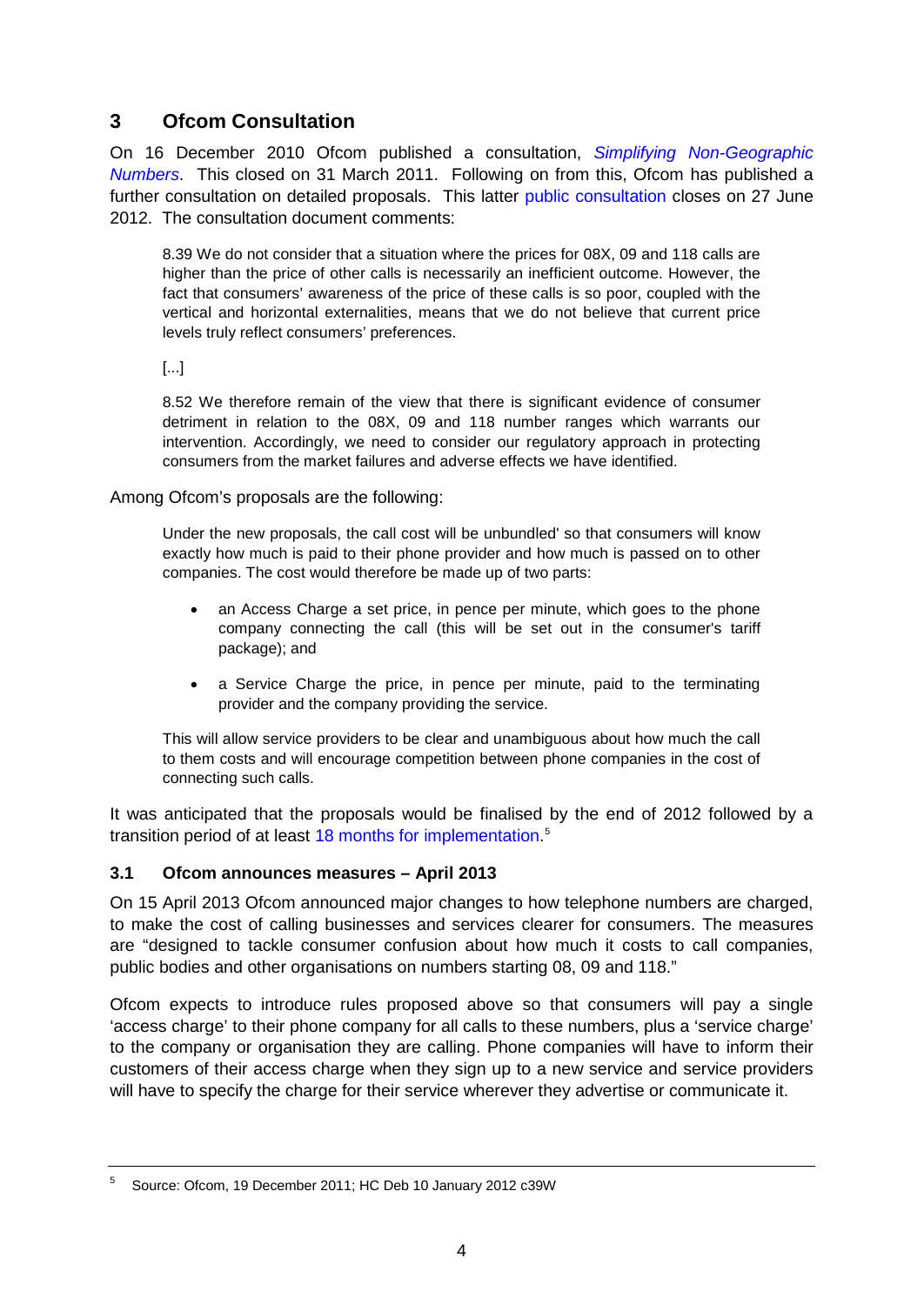Ofcom is [consulting](http://stakeholders.ofcom.org.uk/consultations/simplifying-non-geo-no/) further on the detail of its proposals and will accept responses until 28 May 2013. The consultation document summarises Ofcom's decision:

Over time the traditional link of 0845 and 0870 to geographic call prices has been undermined, while the apparent similarity between these number ranges and the other 084 and 087 numbers which are priced quite differently gives rise to considerable consumer confusion. We therefore consider that it is preferable to treat all 084 and 087 number ranges in the same way. This should lead to a more intuitive numbering plan in the long term, clearly defining differences in number ranges and improving consumer awareness.

We are minded to introduce a new tariff structure (the 'unbundled tariff') that will introduce a consistent treatment of all the 'revenue-sharing' ranges by 'unbundling' the retail price for those calls. This would apply to all calls made by consumers to these number ranges

The unbundled tariff will ensure consumers can know, for the first time, how much of their money is paid to their phone company and how much is passed to others, such as the organisation or service being called. It will require that, instead of paying a single charge to their phone company, they will pay two separate charges.<sup>[6](#page-4-1)</sup>

### <span id="page-4-0"></span>**4 Legislative background**

The legislation underpinning Ofcom's role in relation to tariffs for non-geographic numbers derives from revisions to the EU Electronic Communications Framework. This consists of five Directives:

- Directive 2002/21/EC (the "Framework Directive");
- Directive 2002/19/EC (the "Access Directive");
- Directive 2002/20/EC (the "Authorisation Directive");
- Directive 2002/22/EC (the "Universal Services Directive"); and
- Directive 2002/58/EC (the "E-Privacy Directive").

Paragraph 1 of Part C of the Annex to the revised Authorisation Directive clarifies that National Regulatory Authorities (in the UK, Ofcom) have the power to adopt tariff principles or to set retail tariff caps in relation to certain numbers or number ranges.<sup>[7](#page-4-2)</sup>

The *Communications Act 2003* was [subsequently amended](http://www.legislation.gov.uk/uksi/2011/1210/made) in May 2011 "to grant Ofcom the power to set appropriate restrictions in the Numbering Plan on the tariff principles and maximum prices applicable to numbers for the purposes of ensuring protection of consumers, as well as enabling Ofcom to set a general condition to impose tariff principles and maximum prices for the same purpose."<sup>[8](#page-4-3)</sup> Ofcom proposes to make use of this power "where there is a clear consumer protection need and where taking such action is demonstrably proportionate, objectively justifiable and non-discriminatory."[9](#page-4-4)

<span id="page-4-1"></span><sup>&</sup>lt;sup>6</sup> Ofcom, Simplifying non-geographic numbers - Policy position on the introduction of the unbundled tariff and changes to 080 and 116 ranges, April 2012

<sup>&</sup>lt;sup>7</sup> [Implementing the revised EU Framework](http://stakeholders.ofcom.org.uk/binaries/international/implementing-the-revised/short_statement.pdf), Ofcom, 11 May 2011

<span id="page-4-4"></span><span id="page-4-3"></span><span id="page-4-2"></span> $\frac{8}{9}$  Ibid.<br> $\frac{8}{1}$ Ibid.